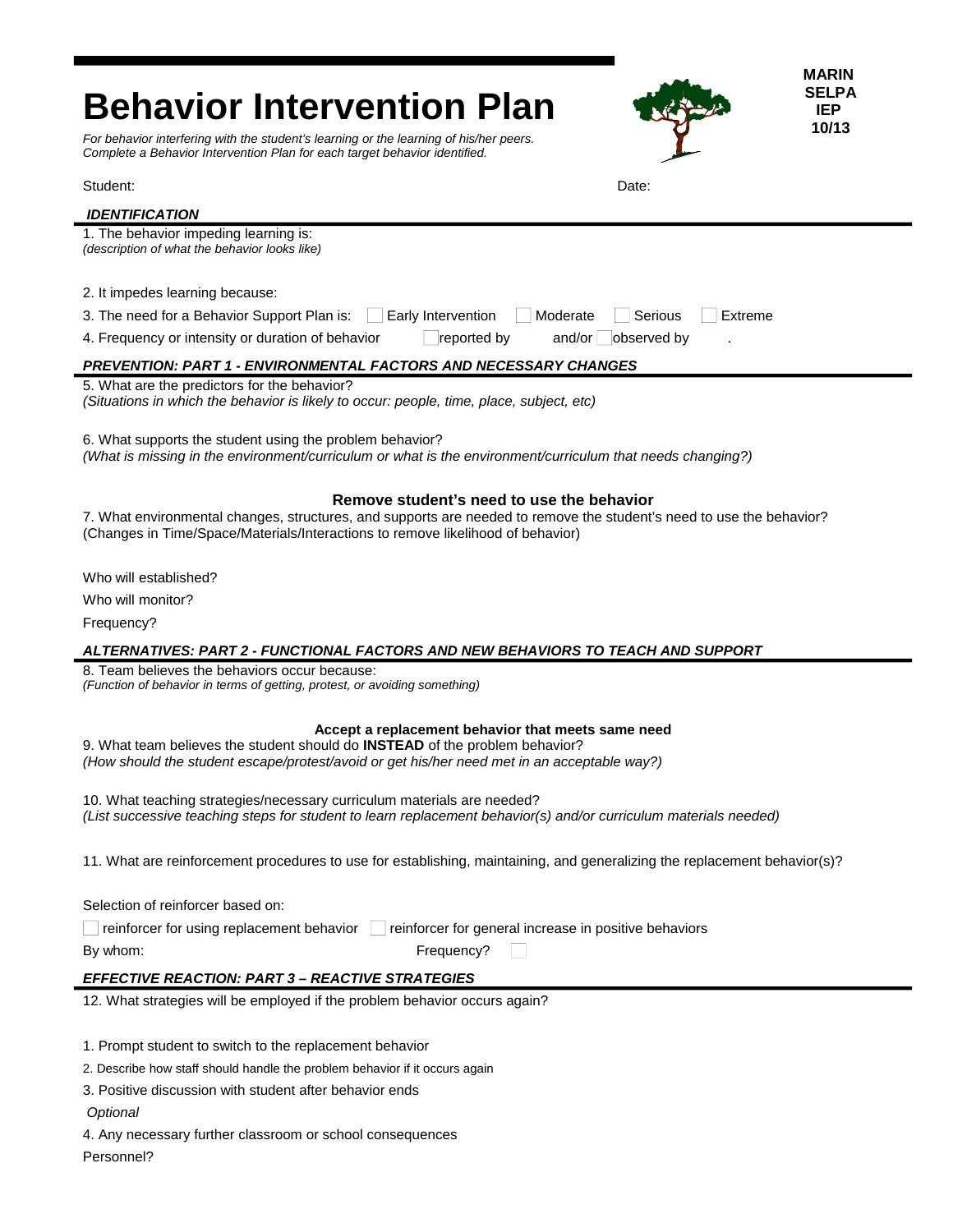## **OUTCOME: PART 4 - BEHAVIORAL GOALS**

Use the following charts as a guide and transfer the information to a Marin SELPA Annual Goal form 13. Behavioral Goal(s)

Required: Functionally Equivalent Replacement Behavior (FERB) Goal

| By When | Who | Will do X<br>be<br>ha<br>vio | For the<br>pu<br>rp<br><b>OS</b><br>e<br>of<br>$\checkmark$ | Instead of Z<br>be<br>ha<br>vio | For the<br>pu<br>rp<br><b>OS</b><br>e<br><sub>of</sub><br>Y | Under what<br>$_{\rm CO}$<br>ndi<br>tio<br>nal<br>$_{\rm CO}$<br>ndi<br>tio<br>ns | At what<br>lev<br>el<br>οf<br>pr<br>ofi<br>cie<br>nc | As<br>me<br>as<br>ure<br>d<br>by<br>wh<br>om<br>an<br>d<br>ho<br>W |
|---------|-----|------------------------------|-------------------------------------------------------------|---------------------------------|-------------------------------------------------------------|-----------------------------------------------------------------------------------|------------------------------------------------------|--------------------------------------------------------------------|
|         |     |                              |                                                             |                                 |                                                             |                                                                                   |                                                      |                                                                    |

#### Option 1: Increase General Positive or Decrease Problem Behavior

| By When | Who | Will do what, or will not do what | At what level of<br>proficienc | Under what<br>conditiona<br>conditions | As measured by<br>whom<br>and how |
|---------|-----|-----------------------------------|--------------------------------|----------------------------------------|-----------------------------------|
|         |     |                                   |                                |                                        |                                   |

#### Option 2: Increase General Positive or Decrease Problem Behavior

| By When                                                                                            | Who | Will do what, or will not do what | At what level of<br>proficienc | Under what<br>conditional<br>conditions | As measured by<br>whom and |  |  |
|----------------------------------------------------------------------------------------------------|-----|-----------------------------------|--------------------------------|-----------------------------------------|----------------------------|--|--|
|                                                                                                    |     |                                   |                                |                                         |                            |  |  |
| The above behavioral goal(s) are to:<br>inerases use of repleasment behavior and may also include: |     |                                   |                                |                                         |                            |  |  |

The above behavioral goal(s) are to:  $\square$  increase use of replacement behavior and may also include:<br> $\square$  Reduce frequency of problem behavior  $\square$  Develop new general skills that remove student's need to use the problem

### **Observation and Analysis Conclusion:**

| Are curriculum accommodations or modifications also necessary? Where described:       | <b>Yes</b> | No         |
|---------------------------------------------------------------------------------------|------------|------------|
| Are environmental supports/changes necessary?                                         | Yes        | No         |
| Is reinforcement of replacement behavior alone enough (no new teaching is necessary)? | Yes        | $\vert$ No |
| Are both teaching of new replacement behavior AND reinforcement needed?               | Yes        | No         |
| This BSP to be coordinated with other agency's service plans?                         | l Yes      | No         |
| Person responsible for contact between agencies                                       |            |            |

# **COMMUNICATION: PART 5 - COMMUNICATION PROVISIONS**

Manner and content of communication